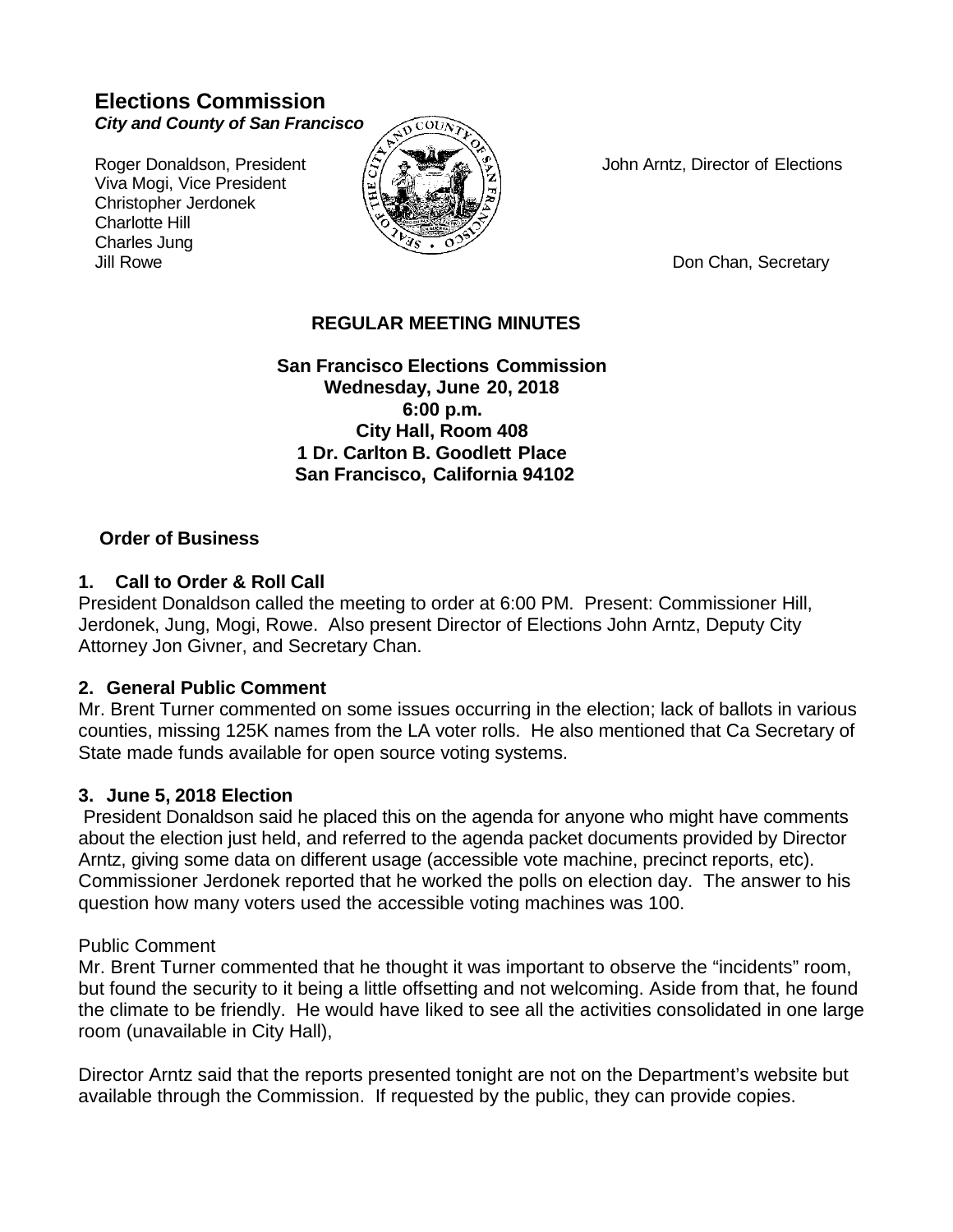### **4. Commission Media Piece about the June 5, 2018 Election and Future Plans**

Commissioner Hill explained that this Op-Ed piece was drafted to clear up some public comments and misperceptions regarding the impact of rank choice voting in the Mayoral election. If accepted, it is hoped to have it published in the SF Chronicle.

Commissioner Jerdonek further elaborated that the SF Chronicle had made various comments about how rank choice voting was "baffling" and that the turn-out was the lowest ever, so they felt it would be positive if the Commission used this as an educational tool to clear up those opinions, and inform the public of improvements coming to SF's elections system. If it isn't published in the Chronicle, maybe the SF Examiner and/or other social media outlets, political blogs, or the Commission's own blog.

Commissioner Jung brought up some concerns for certain statements made that weren't necessarily reached with the support data provided. Some conclusions seemed more leaning toward value judgments than logical conclusions. The use of adjectives flavors the statements toward subjectivity vs objectivity. Some examples: "voters have adapted well to the instant Runoff ranked choice system…" "London Breed and Mark Leno did an excellent job of connecting with San Francisco voters…" "rcv also ensures that San Francisco voters can choose from a diverse pool of candidates…"

Asked if he had any suggestions for language change, he said he'd prefer if the statement made responses of a factual nature in direct counter to the misinformation that it addresses.

Commissioner Rowe expressed her concern that the statement makes many value judgments and she didn't feel the Commission's role was to do this. She felt the Commission's job was to make sure everybody has an opportunity to vote and not interfered with, they are informed of the election, that the elections are fair, not to be political and advocate or make value judgments. She asked, if this is approved by the Commission, that it not be done in the Commission's name, but individual Commissioners.

There was a short discussion regarding what values that the Commission should carry as part of their Commission Charter and charge, and not going beyond that. The Deputy City Attorney was asked if there are prohibitions on the Commission from making such a statement/position. He said there's nothing in the charter that stops them from submitting such an op-ed, but it's more a question of what the Commissioners see the role of the Commission is.

Commissioner Jung read two statements from the Charter that spoke to this question.

#### Public Comment

Mr. Jim Soper supported getting the statement out publicly. He wanted to see more data on RCV (rank choice voting) results.

Mr. David Cary said he thought the Commission does promote values that go beyond the plain language in their Charter. He encouraged the publication of the statement, under individual Commissioners' names.

Stephen Hill, co-drafter of the Commission Charter, reviewed some of the past actions on the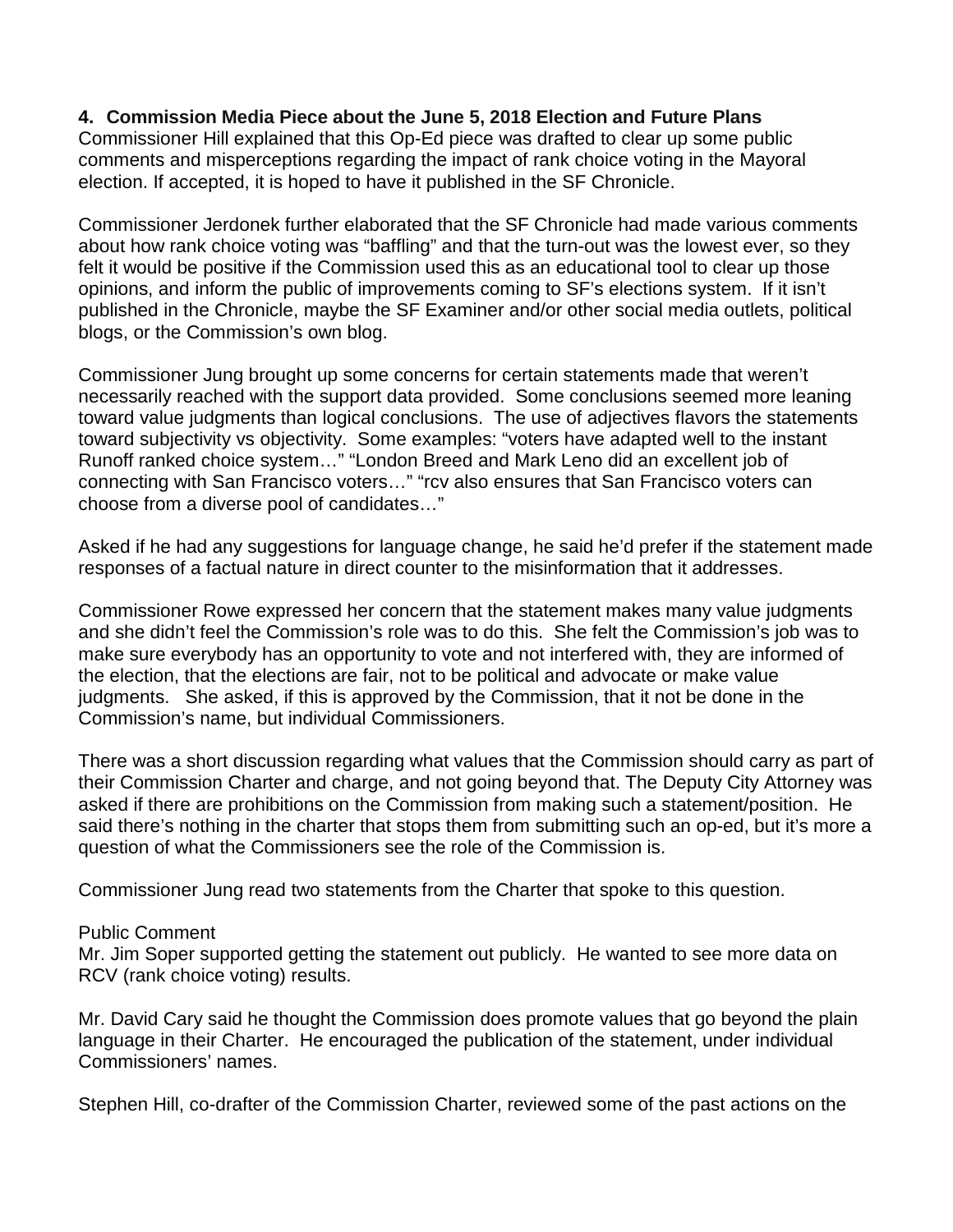Commission, which were similar to issues being discussed here. He felt the public needed to know about the Commission and what it's goals and purpose are. He thought the Commission should play a role of providing information to the public to clear up misperceptions.

Mr. Brent Turner stated that rank choice voting should be open source and not secret proprietary code.

Commissioner Jerdonek asked what the allowable process to adopt the op-ed would be. Deputy City Attorney Givner said that 3 could simply get it published, with their names and commission titles as identifiers attached, without Commission action. If 4 or more wanted to sign off, then the Commission would have to approve that.

President Donaldson expressed his support of the op-ed for wanting to correct factual information, but like Commissioner Rowe felt that a wider statement in the name of the Commission would not be appropriate. It was generally agreed that if 3 Commissioners wanted to get this published, they could, but it would not be in the Commission's name.

In summary, the 3 commissioners will pursue getting this op-ed published with their names attached and in the future there will be a re-visiting of the issue of correcting public misperceptions of RCV, with a possible written piece under the banner of the Commission.

## **5. Open Source Voting**

**a.** Mr. Tony Wasserman, reporting for the OSVTAC, mentioned their tour of the Dept of Elections after the elections. He also spoke about the Slalom report: the Committee has come to the conclusion that the report is seriously flawed. Included in the Commission's packet is a statement regarding this and one of the points made was that it appears Slalom did not have any credible experience or understanding of open source or the potential costs of such. Therefore the City should not use their report to build forth.

President Donaldson asked how the TAC's recommendations differ from Slalom's. Member Wasserman mentioned the monolithic approach to development promoted by Slalom vs the Agile and modular approach supported by TAC. Additionally, the costs estimates were very loose in the Slalom report. The Committee produced a workable module for an elections system that Slalom estimated would cost far greater.

Commissioner Jung asked if TAC had directly addressed the concerns with Slalom, to see if they would clarify their positions or admit their deficiencies. Member Wasserman said this hasn't happened yet, but didn't feel it would reveal anything new to better inform the Commission/Department.

# Public Comment

Mr. David Schmidt, CCMC, spoke in support of open source voting and the Commission's resolution to not use the Slalom report as a guide to move forward. He asked if the Commission could create another committee to work with TAC to create a plan to implement the open source system, to be given to the Bd of Supervisors for this year's budget.

[there was a short discussion about the budget schedule for the City and the fact that London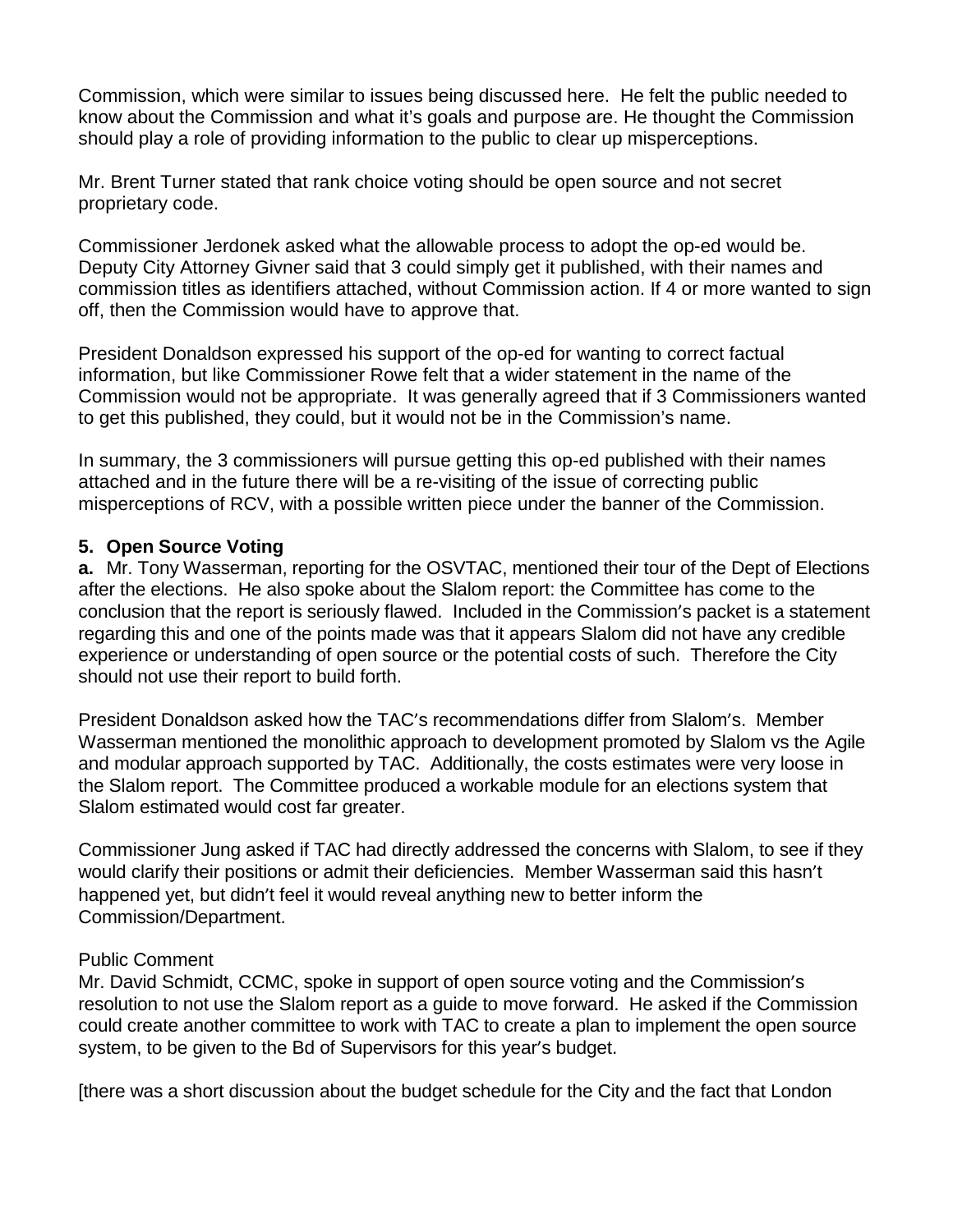Breed, Malia Cohen, Jane Kim stated support for funding OSV]

Mr. David Cary reinforced that the OSVTAC statement on Slalom was a very strong one and encouraged the Commission to heed it and not use the report as a basis to guide the project's development.

Mr. Brent Turner commented that there were many re-made ballots that would not occur with an open source system. He said the Slalom report was a 'scam' on the public regarding OSV. He also mentioned that Microsoft just purchased Github. He warned them to be very aware of the developments in this area as they move forward.

Mr. Wojcieh Adam Koszek, a software developer, said Slalom could be asked many questions: why their estimates are so wide; the justification for their headcount; were certification costs included; if the code is bought from a vendor, is the vendor responsible for getting it certified; without specific requirements stated, their costs estimates can be very unfirm.

Mr. Kurt Grimes, Program Mgr at A Philip Randolph Institute, SF, supports encouraging young voters and open source voting. He suggested utilizing cell phones to allow young people to register to vote.

Mr. Jim Soper commented that what they were asking in support from the State was a miniscule fraction of the costs that LA had recently contracted for their voting system, and said Phil Ting needs to be lobbied to be stronger in supporting the open source project. He felt the Slalom reports conclusions did damage by also not assessing the risk for not implementing open source voting for the State.

**b.** Director Arntz reported that CIO Linda Gerull is working out the position description for a Manager, class 5504, to be paid out of the funds COIT allotted (\$300K) and left from last FY (\$125K). They will hire the person and the project will be under the Department of Technology (DT). Commissioner Jerdonek asked if this was a project of DT would the Commission not have any policy oversight? Director Arntz said that it would be a City project more than just the Commission's. Deputy City Attorney said the Commission could not place a binding policy over DT. There would be others who have a say, like the Mayor's office.

Commissioner Rowe expressed concern over not having any say in the hiring of the manager that might result in the same situation faced with the Slalom experience. Director Arntz said this person would need the skills to put specific requirements together, pull the different resources together to initially cost out and develop the system, and see it through certification. The DT will have this all in mind when hiring.

There was a discussion about the where the manager would be best positioned to get the project going, with proper guidance that aligned with the Commission's recommendations. Director Arntz was insistent that it was positive to have a manager to get concrete steps going, whether it was under the Department's authority or DT's. Commissioner Jerdonek gave the example of Department of Human Resources, which is undertaking a City-wide project to re-vamp their hiring processes, in an agile approach, where other departments are involved and are part of a steering committee, but DHR is still the owner of the project, despite it being a technology based project.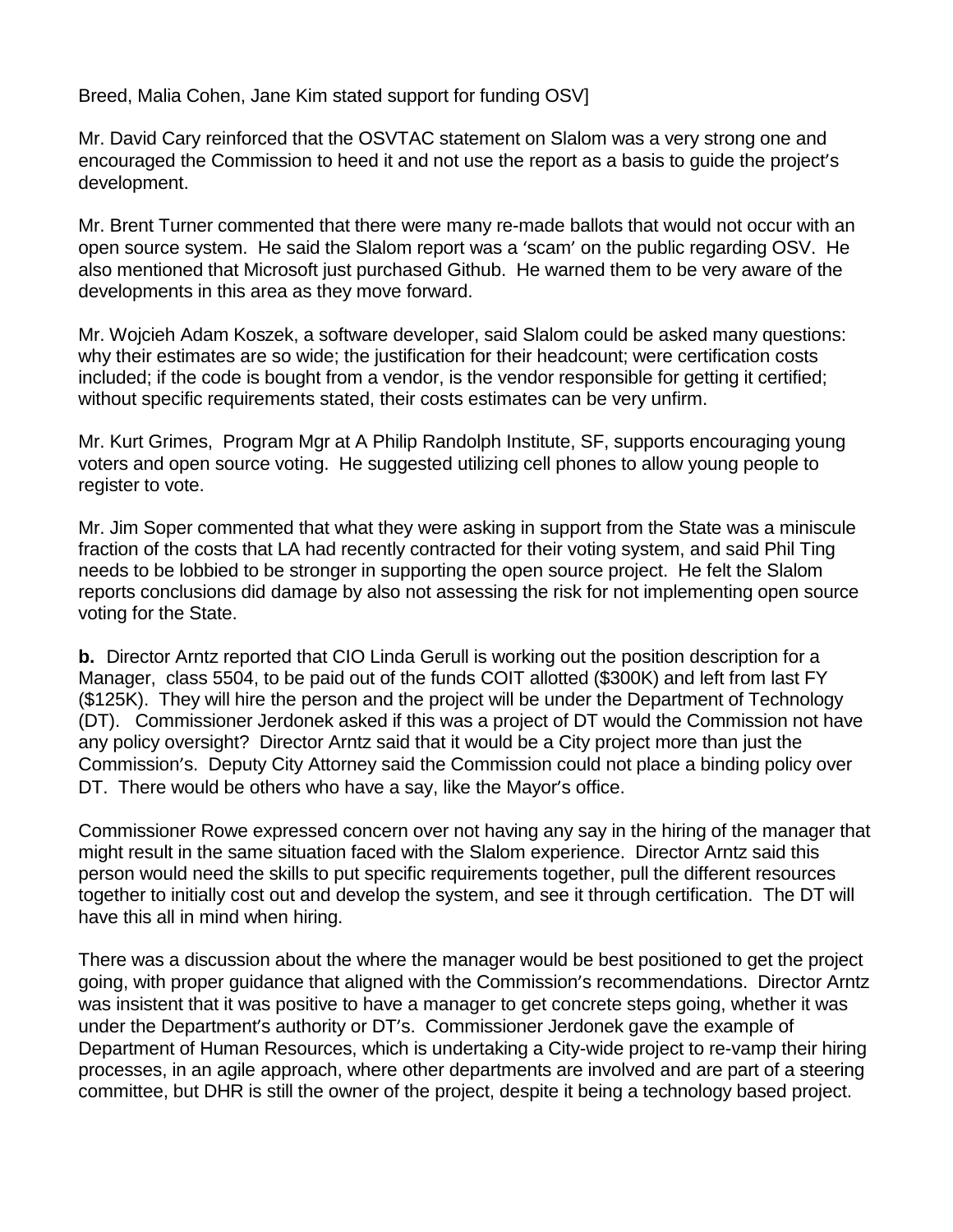Commissioner Jerdonek envisioned a similar scenario for the OSV project under the Elections Department. Commissioner Hill asked if the position could report to the Elections Director while being housed in DT? Chair Jerdonek said in his talks with the CIO she actually offered that. Director Arntz said that how it comes to being may not be the final construct, that it could change over time (being 'Agile').

### Public Comment

Mr. Jim Soper said in his experience with technologists they are not experts at voting systems so you need the "consumer" or customer (in this case the Department and Commission) to be the expert. He urged having the OSVTAC be involved in the selection of the manager.

Mr. David Cary recounted his experience at a Bd of Supervisors budget hearing where it was obvious the presenters had no experience in open source or agile process. The City has no processes set up to address either of these items and the lateness of hiring a project manager illustrates that (given the 2015 Commission resolution called for that initially).

Mr. Brent Turner was against the idea of DT overseeing the project. He suggested the Commission set benchmarks for the project so that new staff can be held accountable to them.

Mr. Wojcieh Adam Koszek commented that the TAC had the skillsets and knowledge to assure that they can hire the appropriate person. There are people in the public like himself, who can help to vet potential candidates.

## **c.** Ohio use of Prime III

President Donaldson commented that this application is used for ballot marking and is open source. He asked Mr. Turner if he had any comments about this. Mr. Turner said that this was certified by the state, and the group that did the certification is the same group that certifies voting systems for California. He was hopeful that this system might be brought to California and said Dr. Gilbert would be amenable to speak in its regards. It was stated that while Ohio is only using the ballot marking program, a tabulation program is complete and available, and they have people working on a rank choice voting program now. Commissioner Jerdonek asked him to send the link to the code, to the TAC repository.

Mr. Tony Wasserman compared this project to a start-up. It's poorly funded, understaffed, it's challenged to get a product out for use as soon as possible (release early, release often method), identifying which components will be released in each stage. As such, there are lots of lessons to be learned from start-ups.

Commissioner Jerdonek gave various updates: the TAC's results reporter mentioned by Mr. Wasserman, is now available for inspection on the TAC website. It is still being worked on slowly due to restrictions by Brown/Sunshine act.; The open seat on the TAC has not been announced yet, he will try to do that by next meeting; The seat needs to be filled by August; He further reported that at a public assembly Mayor-elect London Breed and other supervisors stated their support for funding of OSV (he read Breed's statement); In regards to the LA voting system, it is not necessarily open source. If they are not able to establish a non-profit model for it, they will go to a for profit model, where they would be able to sell their system to others; The Secretary of State is making the \$134 million state funds available also to open source voting systems, and for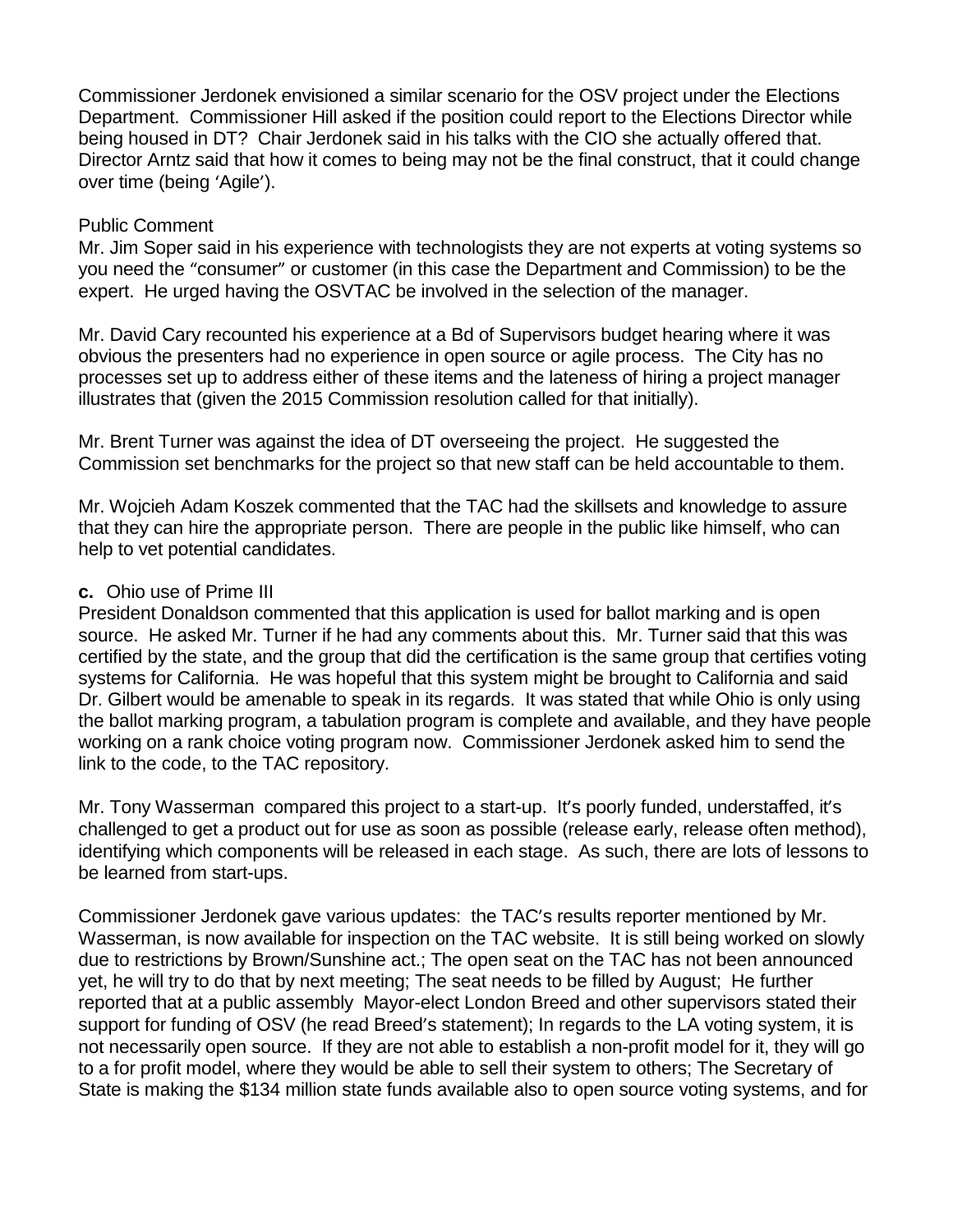the first time has specifically used the term open source as opposed to publicly owned; Finally he said that Mayor Farrell's plan for a citywide internet access failed to get funded so there may be money available for the OSV.

The resolution speaks to the need to name the Department as owner, for fullest transparency, and requests the City re-assert their support of OSV, not just in words but backed with funding, and rejects the cost estimates, and development approach presented by Slalom. President Donaldson agreed with the resolution and felt it an important time to make such a stand.

Vice President Mogi moved to adopt, seconded by Commissioner Jerdonek.

### Public Comment

Mr. David Cary supported the resolution, but objected to including "Slalom report " from pg7 line 23.

Mr. Brent Turner echoed Mr. Cary's comments and supported the resolution.

Mr. Wojcieh Adam Koszek agreed with the characterization of the project to a start-up. He said possibly utilizing the open source system in a limited setting like the poll place he worked, so deficiency impacts are controlled.

Mr. Jim Soper also supported the resolution.

Commissioner Jung asked what was meant by the final resolve (pg 8). Commissioner Jerdonek said that it was meant to continue development with the involvement of other departments, but clearly under the direction of the Elections Department (parallel to the structure of the hiring modernization project by DHR).

Commissioner Jung referred to some clauses he felt needed re-wording: p2, 1<sup>st</sup> paragraph, "stipulated" change to "required that"; p6 1<sup>st</sup> paragraph, can that be rephrased so it isn't so suggestively pejorative ; p6,  $3<sup>rd</sup>$  paragraph, not sure what is meant by the statement. Commissioner Jung suggested removing the paragraph about the Mayor because we will be working with that office in the future.

Commissioner Rowe asked what he felt about Mr. Cary's recommendation on removing Slalom's name. He replied if others were comfortable with that, he wouldn't have any objections. It seemed amenable to all.

The motion was called and by a voice vote of 6-0, the motion carried unanimously.

There was a short discussion regarding the best avenues to use to get all targeted bodies (Mayor, Bd of Supes, DT) to be aware of this resolution, and get their buy-in. After different scenarios were considered Commissioner Jung moved to empower the President or his designee to take steps necessary to effectuate the Commission's open source voting resolution #2, including but not limited to communicating/meeting with Director Gerull, the Mayor, the Bd of Supervisors and their staff. It was further clarified that the President meant the sitting President, not necessarily the current President. The original motion was seconded by Commissioner Hill. The clarification (by Commissioner Rowe was seconded by Vice President Mogi). Upon voice vote the motion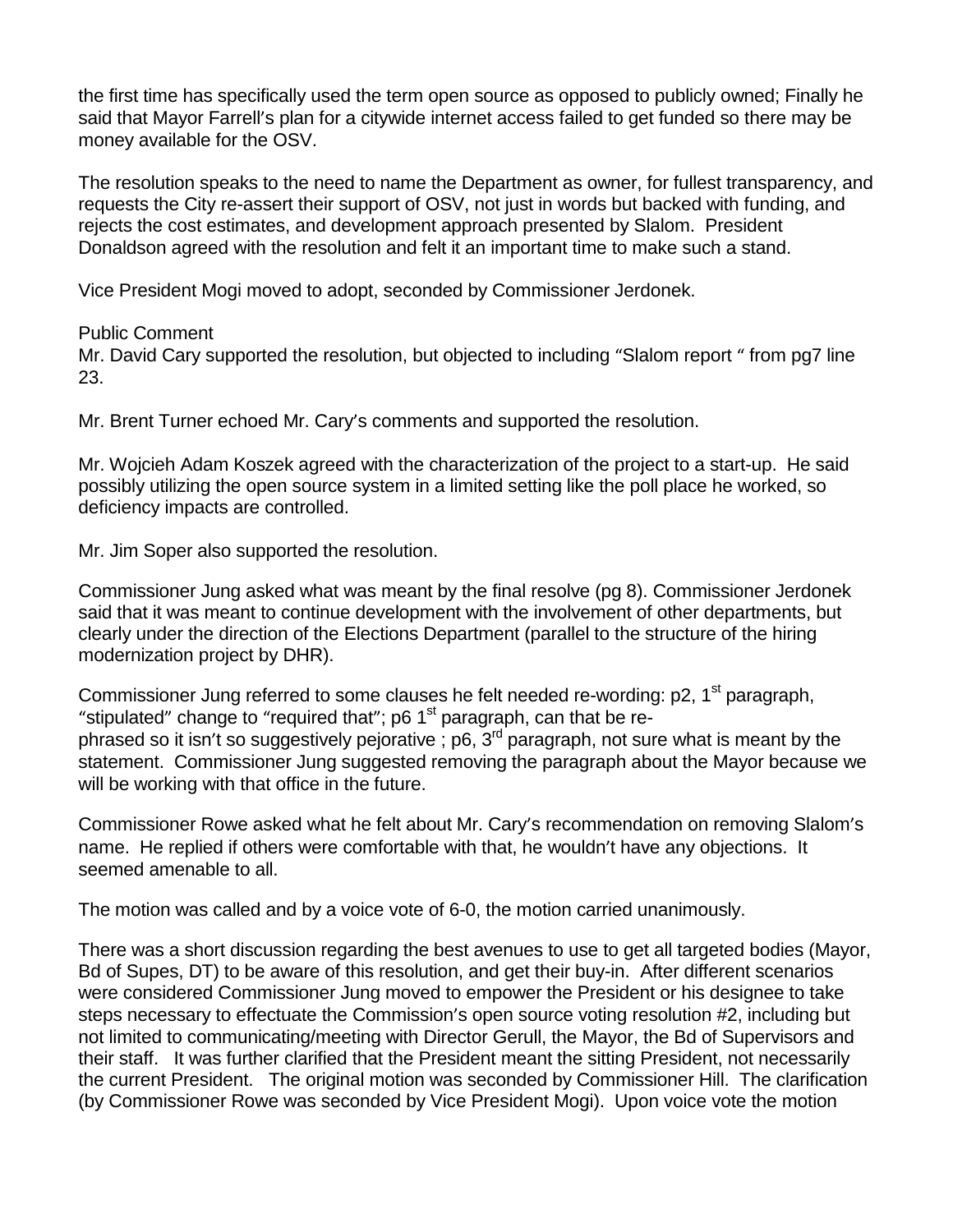carried unanimously.

### **6. Commissioners' Reports**

Various commissioners were poll workers on Election day [Donaldson, Hill, Mogi, Jerdonek] and reported positive experiences, which showed a high level of customer service training given to poll workers, many commendations coming from various sources –including commissioners--, as well as the good organization behind the Department's operations, which allowed timely and frequent reporting out of results, and relative smoothness of activities in City Hall. Director Arntz was applauded for his direction on this.

### **7. Director's Report**

Director Arntz was asked about the \$134 million state funds, how it would be allocated, and with what conditions. The funds will be dependent on voter registrations, they can be used for open source voting systems, but if those systems are not certified by a certain date, those funds would have to be repaid to the state.

He was asked if there were any new developments from the Bd of Supervisors' Budget Committee hearings. No. If he had met with the City Attorney's office about licensing open source systems. Yes but no comment at this time. What the conclusion of his meeting with the Department of Risk Management was. The risk of this open source system was more toward the integrity of the system and the public's perception of that integrity, rather than the potential cost of the system.

Commissioner Hill asked about the different tools Director Arntz would use to widely educate the voting public about the eligibility of non-citizen voting in the upcoming school board elections. The City has entered into a contract with Chinese for Affirmative Action to be the lead organization behind the citywide campaign to educate voters about Prop N and registering. The Department will continue to do all the activities they have in the past to outreach to the public with an emphasis on reaching the immigrant, non English speaking communities. Commissioner Hill asked him to contact her for any opportunities there might be for the School Board to help in this effort.

Chair Jerdonek reminded Director Arntz that OSVTAC would like to have examples of scanned ballots to use for their work. Director Arntz said when all election activities are completed he will make them available to him.

President Donaldson thanked Director Arntz for the elections reports documents.

### Public Comment

Mr. Brent Turner commented that there is no security or accountability with the Dominion election system (being private). He said that he'd recommend taking the scanner to the ballots rather than bringing the ballots to the scanner. He also said that risk limiting audits cannot replace a proper elections system first count.

A clarification was made regarding the state's funds for elections systems; that if SF gets \$3 million from that fund, it should be used toward the interim voting system, rather than open source because if the open source system couldn't be certified by the deadline, the money would have to be refunded to the state. Funds for open source should not have that condition placed on it.